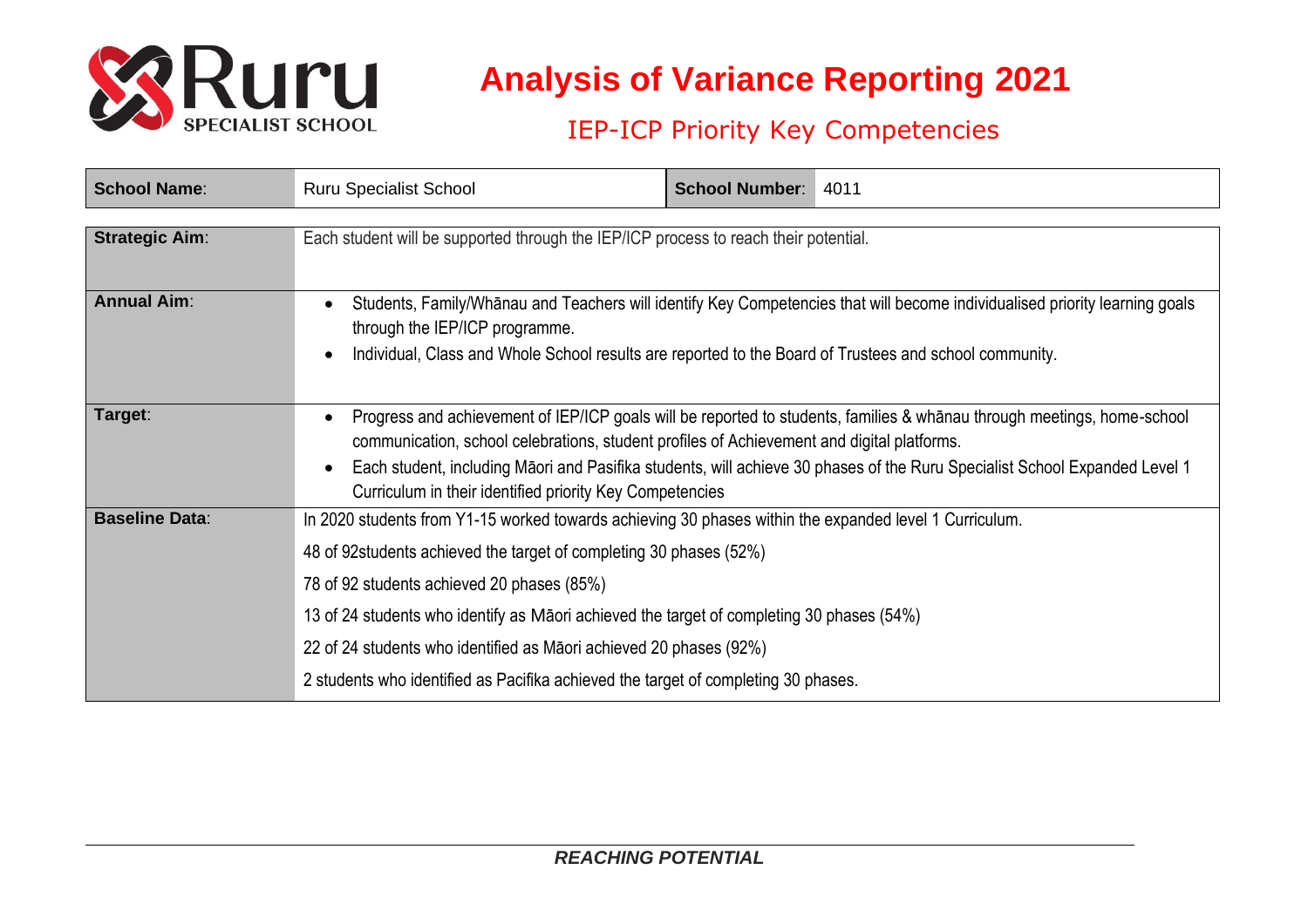| <b>Actions</b><br>What did we do?                                                                                                                                                                                                                                                                                                                                                                                                                        | <b>Outcomes</b><br><b>What happened?</b>                                                                                                                                                                                                                                                                  |                                                                                     | <b>Reasons for the variance</b><br>Why did it happen?                                                                                                                                                                                                                                                                                                                                                                                                                                                                                                                                                                                                                                                                                                                                                                                                                                                                                                                                                                                                                                                                                                                                                                               | <b>Evaluation</b><br><b>Where to next?</b>                                                                                                                                                                        |
|----------------------------------------------------------------------------------------------------------------------------------------------------------------------------------------------------------------------------------------------------------------------------------------------------------------------------------------------------------------------------------------------------------------------------------------------------------|-----------------------------------------------------------------------------------------------------------------------------------------------------------------------------------------------------------------------------------------------------------------------------------------------------------|-------------------------------------------------------------------------------------|-------------------------------------------------------------------------------------------------------------------------------------------------------------------------------------------------------------------------------------------------------------------------------------------------------------------------------------------------------------------------------------------------------------------------------------------------------------------------------------------------------------------------------------------------------------------------------------------------------------------------------------------------------------------------------------------------------------------------------------------------------------------------------------------------------------------------------------------------------------------------------------------------------------------------------------------------------------------------------------------------------------------------------------------------------------------------------------------------------------------------------------------------------------------------------------------------------------------------------------|-------------------------------------------------------------------------------------------------------------------------------------------------------------------------------------------------------------------|
| From students IEP/ICP or Transition<br>meetings, the students, family/<br>whanau and teacher identified Key<br>Competencies as priority learning for<br>each student in areas of needs.<br>They were developed from the Ruru<br>Specialist School Expanded Level 1                                                                                                                                                                                       | The total Phases achieved by all classes had a clear indication<br>of identified deficit Key Competency areas.<br>Most priority learning need/phases were achieved in Key<br>Competencies, Using Language, Symbols & Texts and<br>Managing Self.<br>Key Competency Phases targeted IEP/ICP results below. |                                                                                     | The Key Competency priority<br>learning areas identified by<br>students, family/ whānau<br>enabled teachers to meet their<br>priority needs through<br>IEPs/ICPs.                                                                                                                                                                                                                                                                                                                                                                                                                                                                                                                                                                                                                                                                                                                                                                                                                                                                                                                                                                                                                                                                   | The IEP/ICP process was reviewed<br>during 2021 by all stakeholders.<br>Changes were made; accordingly,<br>these included all students having.<br>Communication identified and<br>highlighted as a Priority Area, |
| Curriculum.<br>Students Years 1-8 worked to<br>achieve five IEPs at any one time.<br>Students Years 9-15 worked to<br>achieve four ICP's including a Work                                                                                                                                                                                                                                                                                                | Salford Satellite                                                                                                                                                                                                                                                                                         | Key<br>Competency<br>Priority<br><b>Targeted IEP-</b><br><b>ICPs</b><br>100%        | as well as other Key<br>Priority targets on SharePoint<br>Competency areas identified<br>allowed teachers to keep track of<br>and highlighted during each<br>completed IEP's/ICPs during the<br>students IEP/ICP/Transition<br>time and the targeted number.<br>Meeting.<br>(Kept the target in the forefront<br>Level 1 Extension phases were<br>for teachers.)<br>developed in all Key<br>For some students extended<br>Competency which were added<br>disruption to school operations<br>to our SharePoint app.<br>due to Covid 19 resulted in<br>Therapists introduced new<br>protracted absences from school<br>phases based on The Key<br>and reduced opportunities for<br>Competency-Relating to<br>students to complete their<br>Others.<br>IEP/ICP learning task.<br>A deficit of phases for students<br>with high sensory needs was<br>An updated-SharePoint IEP/ICP<br>identified.<br>App allows teachers to access,<br>Our SharePoint app was<br>track, and add new IEP's/ICP's<br>updated.<br>and allows content to be easily<br>A trial will be carried out by SIT<br>updated. Revolving phases<br>using a slightly altered SIT<br>Individual Career Plan.<br>Through collaboration,<br>consultation, and analysis of |                                                                                                                                                                                                                   |
| & Study ICP at any one time.<br>A deficit of goals to fully meet needs<br>of many of our sensory students was<br>identified throughout the year.<br>Staff in the Senior School developed<br>phases for Level 1 extension in all<br>Key Competencies which were<br>added to our SharePoint App.<br>All students IEP/ICP goals and Key<br>Competency goals identified in<br>priority for each student.<br>Students were tracked and analysed<br>each term. | Donovan Satellite<br>Verdon Junior<br>Verdon Senior<br>Poutama Hine<br>Poutama Rangatahi<br>Poutama Tane<br>Te Matatini Tahi<br>Te Matatini Rua<br>Waikiwi Vocational<br>Programme 1<br><b>Waikiwi Vocational</b><br>Programme 2<br>SIT TEC                                                               | 100%<br>100%<br>100%<br>55%<br>100%<br>100%<br>100%<br>100%<br>100%<br>100%<br>100% |                                                                                                                                                                                                                                                                                                                                                                                                                                                                                                                                                                                                                                                                                                                                                                                                                                                                                                                                                                                                                                                                                                                                                                                                                                     |                                                                                                                                                                                                                   |
| After consultation in Term 3 following<br>analysis of tracking each student's<br>achievement of identified priority                                                                                                                                                                                                                                                                                                                                      | Total IEP/ICP Phases achieved by individual student's class,<br>school wide, and ethnic groups are recorded in attached graph.                                                                                                                                                                            |                                                                                     |                                                                                                                                                                                                                                                                                                                                                                                                                                                                                                                                                                                                                                                                                                                                                                                                                                                                                                                                                                                                                                                                                                                                                                                                                                     | school wide data- individual<br>students, class, whole school,<br>and ethnic achievement goals<br>were set for the following year.                                                                                |